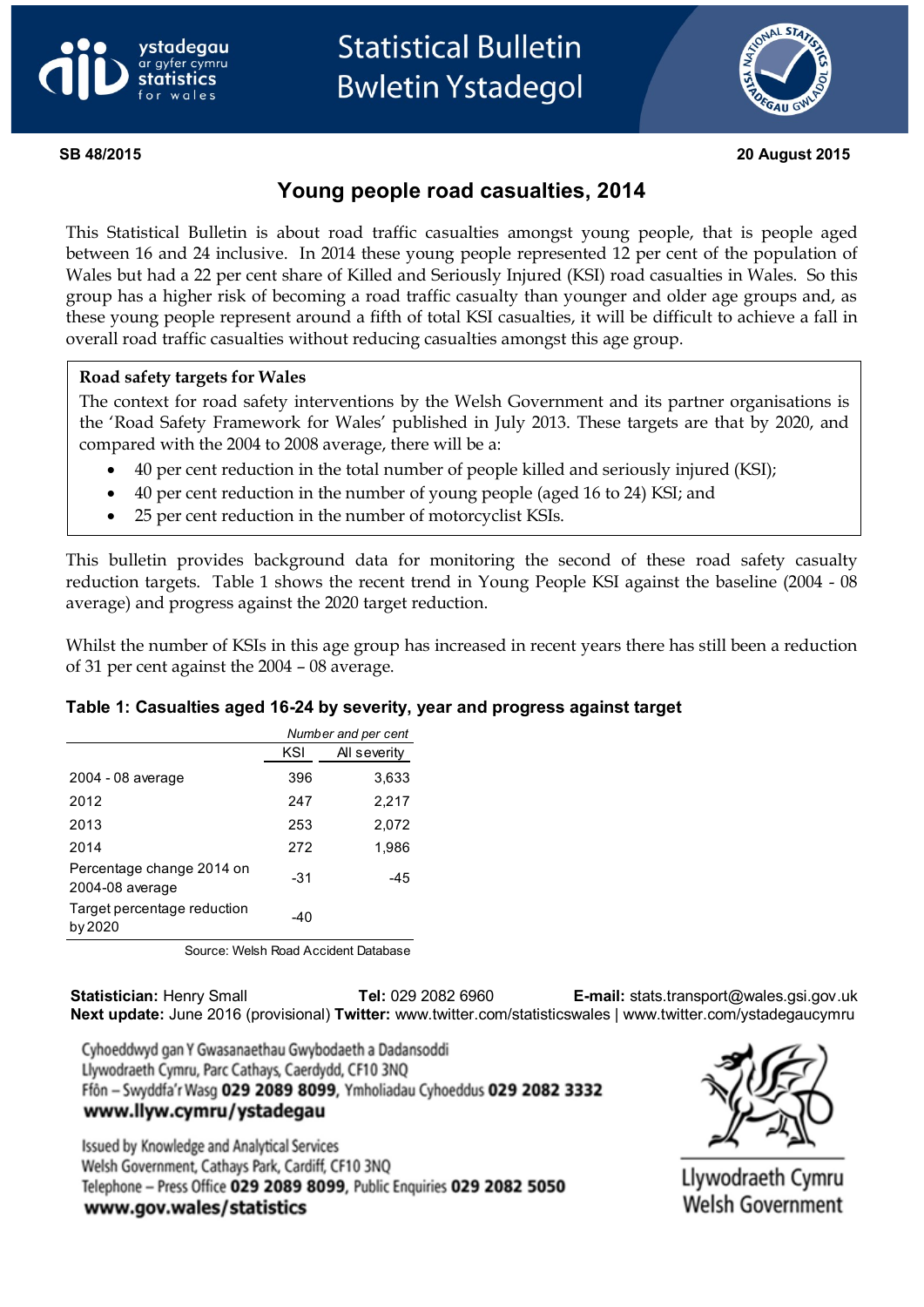| <b>List of contents</b>                                     |    |
|-------------------------------------------------------------|----|
| The higher risk of road traffic casualties for young people | 3  |
| Recent trends in casualties                                 | 7  |
| Drivers, Passengers and Pedestrians                         | 9  |
| Passenger casualties                                        | 11 |
| <b>Pedestrian Casualties</b>                                | 13 |
| Drivers' involvement in accidents                           | 14 |
| Types of accidents                                          | 16 |
| Key quality information                                     | 18 |

# **List of tables**

| Table 1: Casualties aged 16-24 by 2004 - 2008 average and by 2012 - 2014                   |    |
|--------------------------------------------------------------------------------------------|----|
| Table 2: Composition of population and road traffic casualties for young people            | 3  |
| Table 3: Severity of casualty by age, 2010 to 2014                                         | 8  |
| Table 4: Casualties for drivers, passengers and pedestrians, by age, severity, 2010 - 2014 | 10 |
| Table 5: Severity of passenger casualties by age of passenger, 2010 to 2014                | 11 |
| Table 6: Total passenger casualties by age of passenger and age of driver, 2010 to 2014    | 12 |
| Table 7: Severity of pedestrian casualties by age of casualty, 2010 to 2014                | 13 |
| Table 8: Involvement of drivers in accidents, by age, 2010 to 2014                         | 15 |
| Table 9: Casualties arising from single vehicle accidents, by severity and age, 2010-2014  | 16 |
| Table 10: Total casualties by age and time of day, 2010 to 2014                            | 17 |
|                                                                                            |    |

# **List of charts**

| Chart 1: Share of 2014 population, by 2014 KSI and slight casualties, by broad age group,  | З |
|--------------------------------------------------------------------------------------------|---|
| Chart 2: Annual rate of KSI casualties (per 100,000 population) by age band and gender,    | 4 |
| 2010-2014 average                                                                          |   |
| Chart 3: Rate of KSI casualties (per 100,000 population) by age band, type of casualty and | h |
| gender, 2010-2014 average                                                                  |   |
| Chart 4: Recent trends in casualties by age, 2004 to 2014                                  |   |
| Chart 5: Recent trends in total casualties by broad casualty class, 2004 to 2013           |   |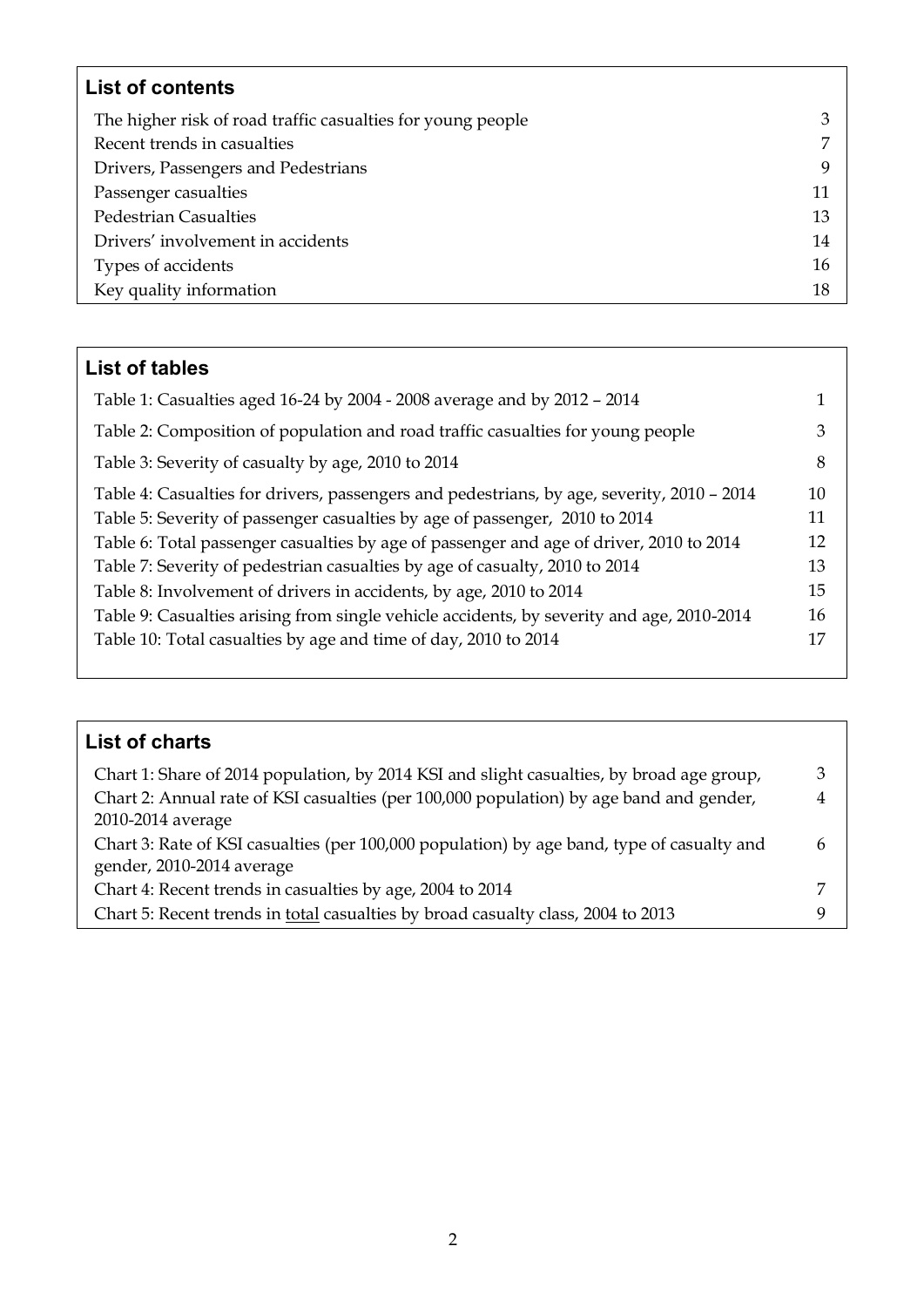## **The higher risk of road traffic casualties for young people**

Young people aged 16 to 24 are at higher risk of becoming a road casualty than older people and children. This is shown in Chart 1; a similar comparison is shown in Table 2 which shows the proportion of total population in this age group with the corresponding proportion of road traffic casualties over the five year to 2014 inclusive. Chart 1 shows that in 2014 young people aged 16 to 24 were 12 per cent of the population in 2014, but were 22 per cent of the **killed and seriously injured** (KSI) casualties. Table 2 shows that over the five year period (2010 to 2014) KSI casualties in this age group were 24.3 per cent of all KSI casualties.

The relationship between the share of each age group within the population of Wales and their share of road casualties is shown in Chart 1 below:



**Chart 1: Share of 2014 population, by 2014 KSI and slight casualties, by broad age group.**

#### **Table 2: Comparison of population and road traffic casualties for young people**

|                                       |                                      |      | Per cent           |  |  |
|---------------------------------------|--------------------------------------|------|--------------------|--|--|
|                                       | Percentage of total in each age band |      |                    |  |  |
|                                       | Aged 16 to 19<br>Aged 20 to 24       |      | Aged 16 to $24(a)$ |  |  |
| Population (Mid 2014)                 | 4.9                                  | 7.0  | 12.0               |  |  |
| KSI casualties (average 2010-2014)    | 10.7                                 | 13.5 | 24.3               |  |  |
| Slight casualties (average 2010-2014) | 12.0                                 | 14.4 | 26.4               |  |  |

(a) may not total due to rounding Source: Welsh Road Accident Database and Census of Population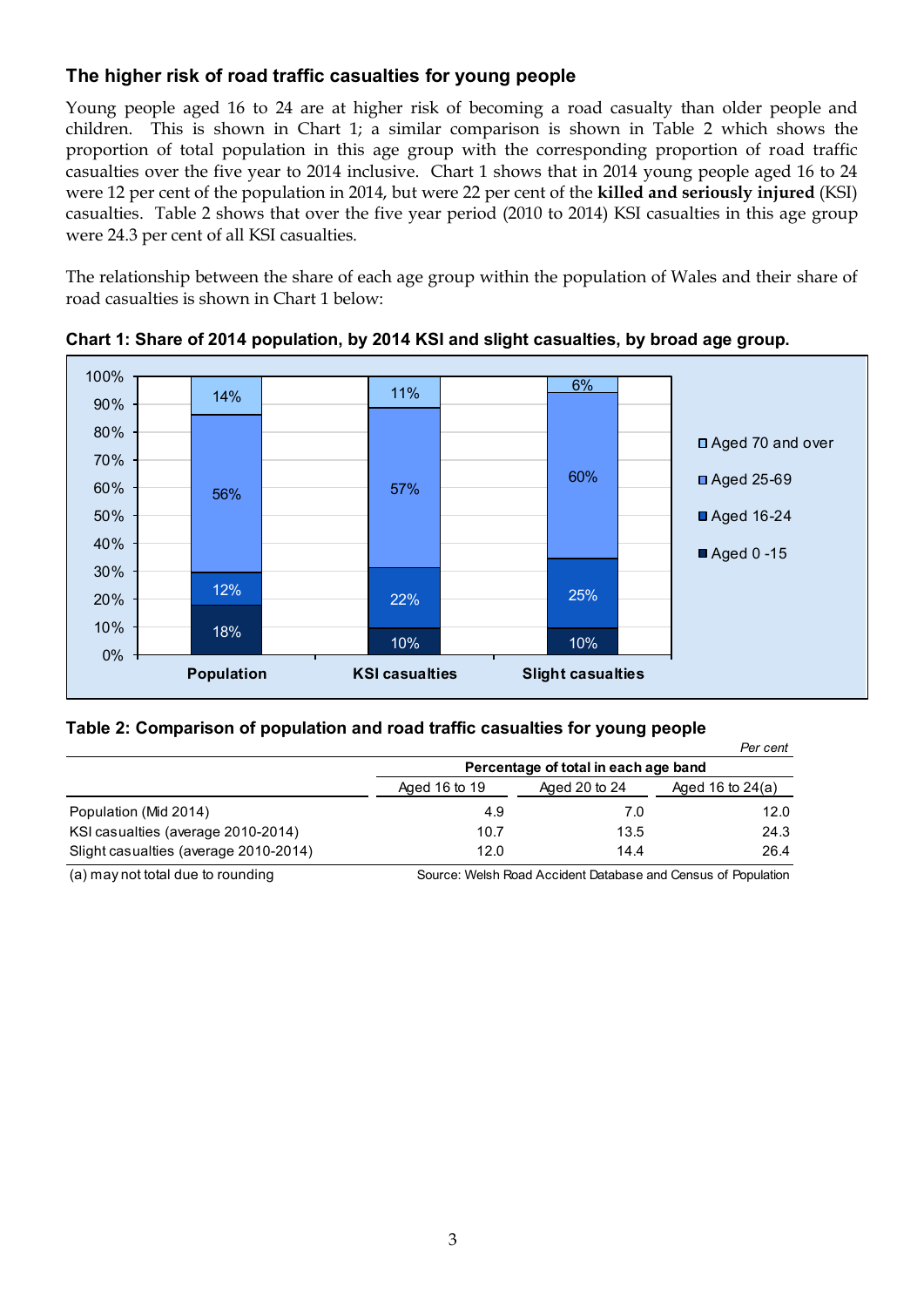Chart 2 takes this further by showing the rate of road traffic casualties per head of population by gender and by age band. This compares the relative risk for different groups of people. It shows the average rate over the five years 2010 to 2014 in order to remove the influence of any single year. It shows the higher rate of KSI road casualties amongst young people compared both with older people and with children; and that the rate of casualties per head for men is twice as high as women, averaged across all ages. The chart shows a second, small, peak in the rate of casualties for men aged between 40 and 44; the convergence in risk between men and women between the ages of 45 and 75. Finally it shows the increase in risk for older people, that is mid-70s and older.



**Chart 2: Annual rate of KSI casualties (per 100,000 population) by age band and gender, 2010-2014 average**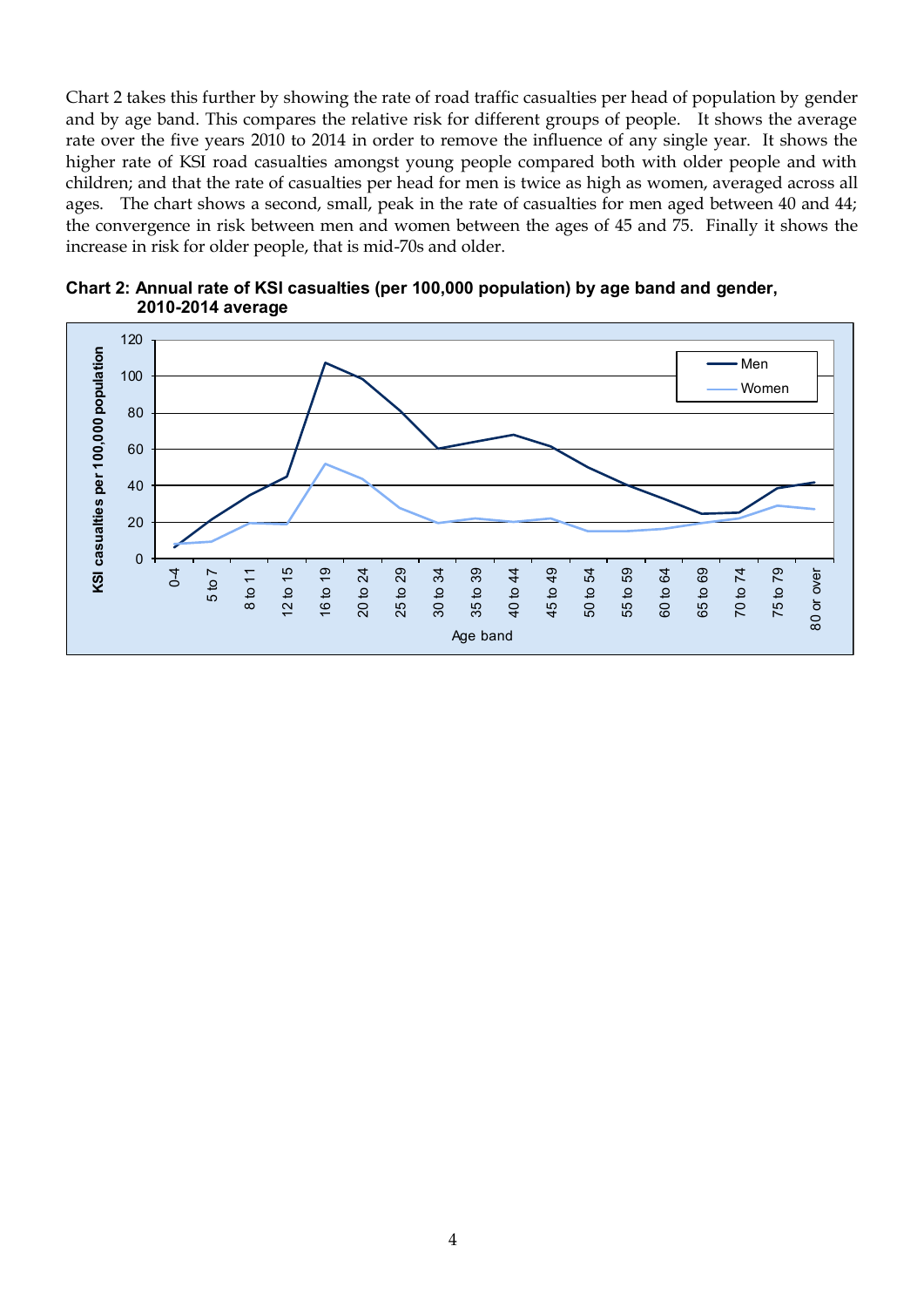## **The higher risk for young people is concentrated amongst car occupants**

Chart 3 shows more of the detail behind Chart 2. It shows the rate of road traffic casualties per head of population by gender and by age band for the main groups of road users, that is for pedestrians, cyclists, motorcyclists and car users separately ('other vehicles' has not been shown here in order to simplify the chart). So for any gender/age band, the total of the four rates (plus 'other vehicles') will add up to the corresponding point on Chart 2. It does not show the risk of, for example, motorcycling; it shows the impact of casualties amongst motorcyclists on casualty rates for each age group as a whole.

This chart shows that most of the higher risk amongst people aged 16 to 19 and 20 to 24 is accounted for by the impact of higher KSI casualties for car occupants, both drivers and passengers. This pattern holds for both men and for women.

Chart 3 shows some of the other age- and gender-related patterns in KSI casualties. It illustrates:

- the greater risks of becoming a KSI pedestrian casualty for children, and for older people;
- the higher rates of motorcyclist and pedal cyclist casualties amongst men;
- and a much higher rate of motorcyclist KSI casualties for men aged 16 to 19.

#### **Chart 3: Rate of KSI casualties (per 100,000 population) by age band, type of casualty and gender, 2010-2014 average**



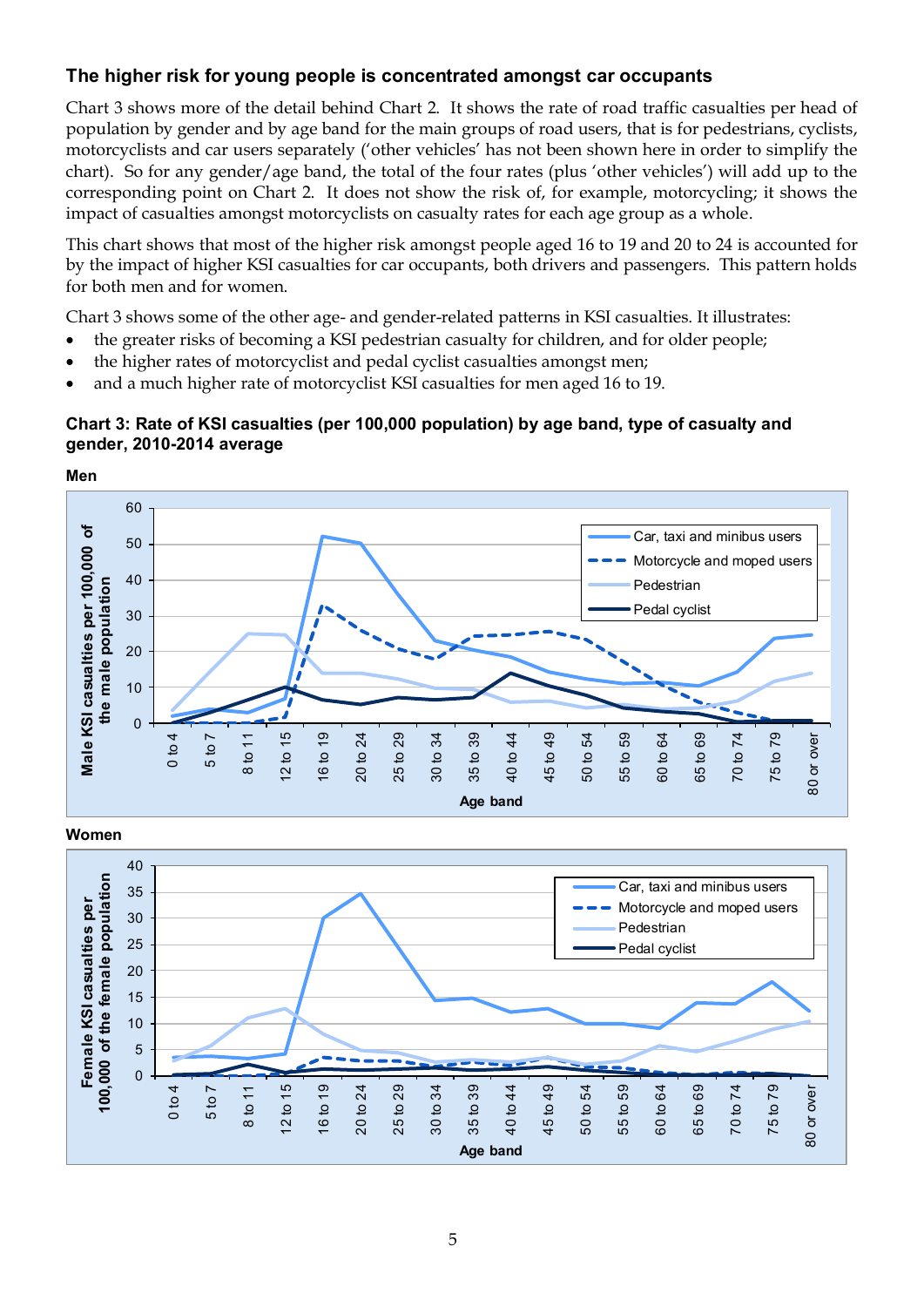## **Recent trends in casualties**

**KSI casualties**

 $\overline{\phantom{a}}$ 

Despite the greater risks of road traffic casualties amongst young people, Chart 4 shows that up until 2014, both KSI and total casualties for this age group have been falling.

It suggests that, broadly, both KSI and total casualties amongst the 20 to 24 year old group have declined at a similar rate as the rest of the population; whereas it suggests that from 2008 up until 2013, both KSI and total casualties amongst the 16 to 19 year old group have declined at a faster rate than the rest of the population.

**Chart 4: Recent trends in casualties by age, 2005 to 2014**

 $120$ 00<br>80<br>8 0 **Index of KSI casualties with the**  ndex of KSI casualties with the<br>avergae of , 2004 to 2008=100 100 **avergae of , 2004 to 2008=100** 80<br>60<br>0 80 60<br>40 60 40<br>20 Aged 16-19 40 Aged 20-24 All other ages 20  $\overline{0}$ 





It is possible that this change is linked with the decline in the number of young male drivers (who are particularly at risk of injuring themselves or other road users1), and that, in turn is linked to changes in the socio-economic position of young men2; these changes have been taking place for some time (see box below) but these may have been exacerbated by changes in the wider economy since 2008.

<sup>1</sup> For more detail about the relatively greater accident risk of young drivers see 'Young Drivers and Road Accidents, 2011' at <http://wales.gov.uk/topics/statistics/headlines/transport2012/1207031/?lang=en>

<sup>2</sup>Discussed in the RAC foundation report "On the Move"; this covers developments for Great Britain as a whole. See: <http://www.racfoundation.org/research/mobility/on-the-move-main-research-page>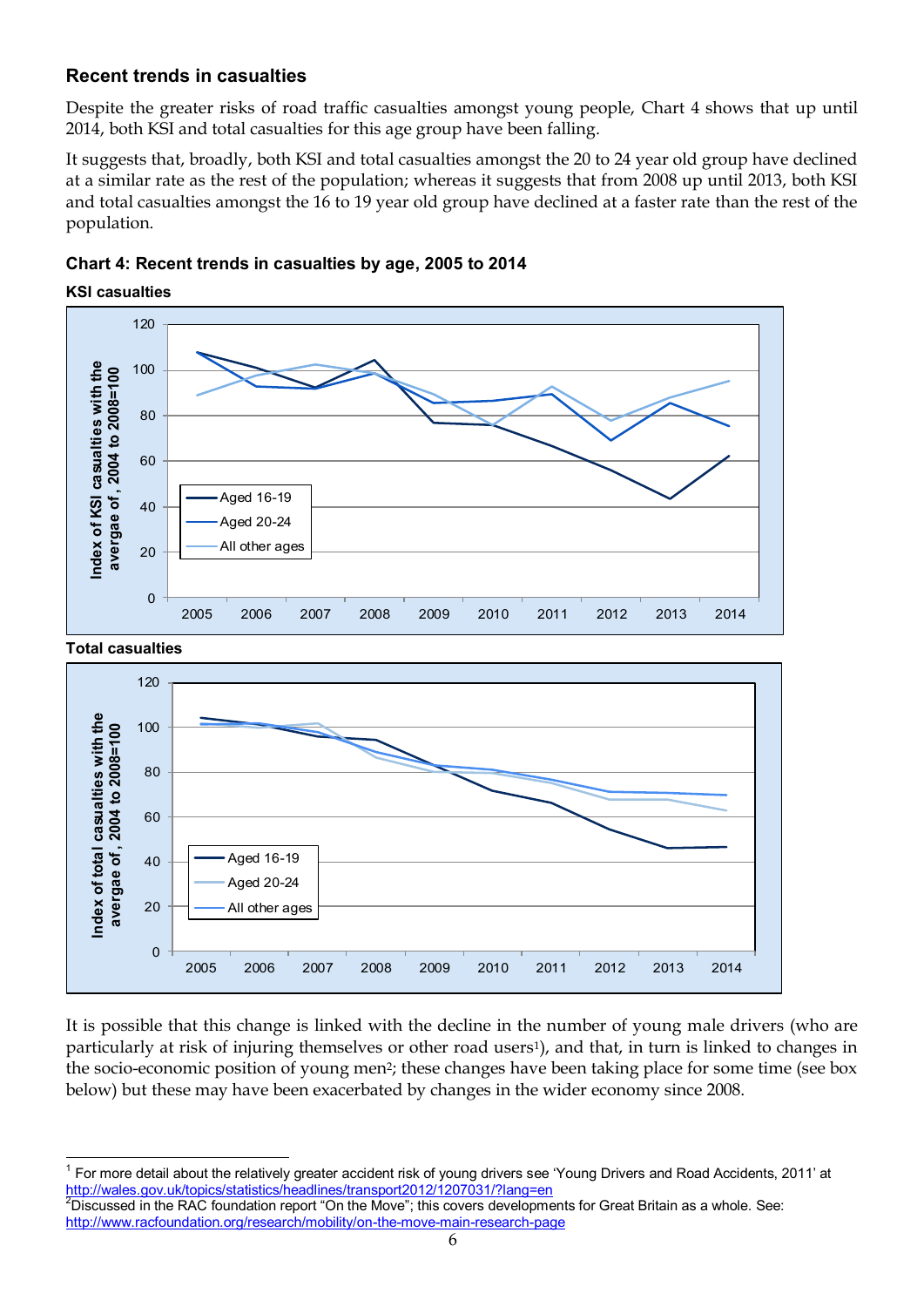Table 3 summarises casualties amongst young people over the last 5 years. It also shows the total over the five years from 2010 to 2014 as this total will be less affected by the year-to-year variability that occurs in data about road traffic accidents and casualties.

## **Table 3: Severity of casualty by age, 2010 to 2014**

|                              |                | <b>Number of casualties</b> |        |        |
|------------------------------|----------------|-----------------------------|--------|--------|
|                              | Killed         | Serious                     | Slight | Total  |
| <b>Casualties aged 16-19</b> |                |                             |        |        |
| 2010                         | 16             | 138                         | 1,171  | 1,325  |
| 2011                         | $\overline{7}$ | 129                         | 1,089  | 1,225  |
| 2012                         | 10             | 104                         | 891    | 1,005  |
| 2013                         | 9              | 79                          | 765    | 853    |
| 2014                         | 8              | 119                         | 729    | 856    |
| 2010-2014:                   | 50             | 569                         | 4,645  | 5,264  |
| <b>Casualties aged 20-24</b> |                |                             |        |        |
| 2010                         | 14             | 153                         | 1,265  | 1,432  |
| 2011                         | 16             | 156                         | 1,180  | 1,352  |
| 2012                         | 12             | 121                         | 1,079  | 1,212  |
| 2013                         | 19             | 146                         | 1,054  | 1,219  |
| 2014                         | 14             | 131                         | 985    | 1,130  |
| 2010-2014:                   | 75             | 707                         | 5,563  | 6,345  |
| All other casualties         |                |                             |        |        |
| 2010                         | 59             | 707                         | 6,432  | 7,198  |
| 2011                         | 98             | 841                         | 5,890  | 6,829  |
| 2012                         | 71             | 716                         | 5,561  | 6,348  |
| 2013                         | 83             | 808                         | 5,372  | 6,263  |
| 2014                         | 81             | 910                         | 5,231  | 6,222  |
| 2010-2014:                   | 392            | 3,982                       | 28,486 | 32,860 |
| <b>Total casualties</b>      |                |                             |        |        |
| 2010                         | 89             | 998                         | 8,868  | 9,955  |
| 2011                         | 121            | 1,126                       | 8,159  | 9,406  |
| 2012                         | 93             | 941                         | 7,531  | 8,565  |
| 2013                         | 111            | 1,033                       | 7,191  | 8,335  |
| 2014                         | 103            | 1,160                       | 6,945  | 8,208  |
| 2010-2014:                   | 517            | 5,258                       | 38,694 | 44,469 |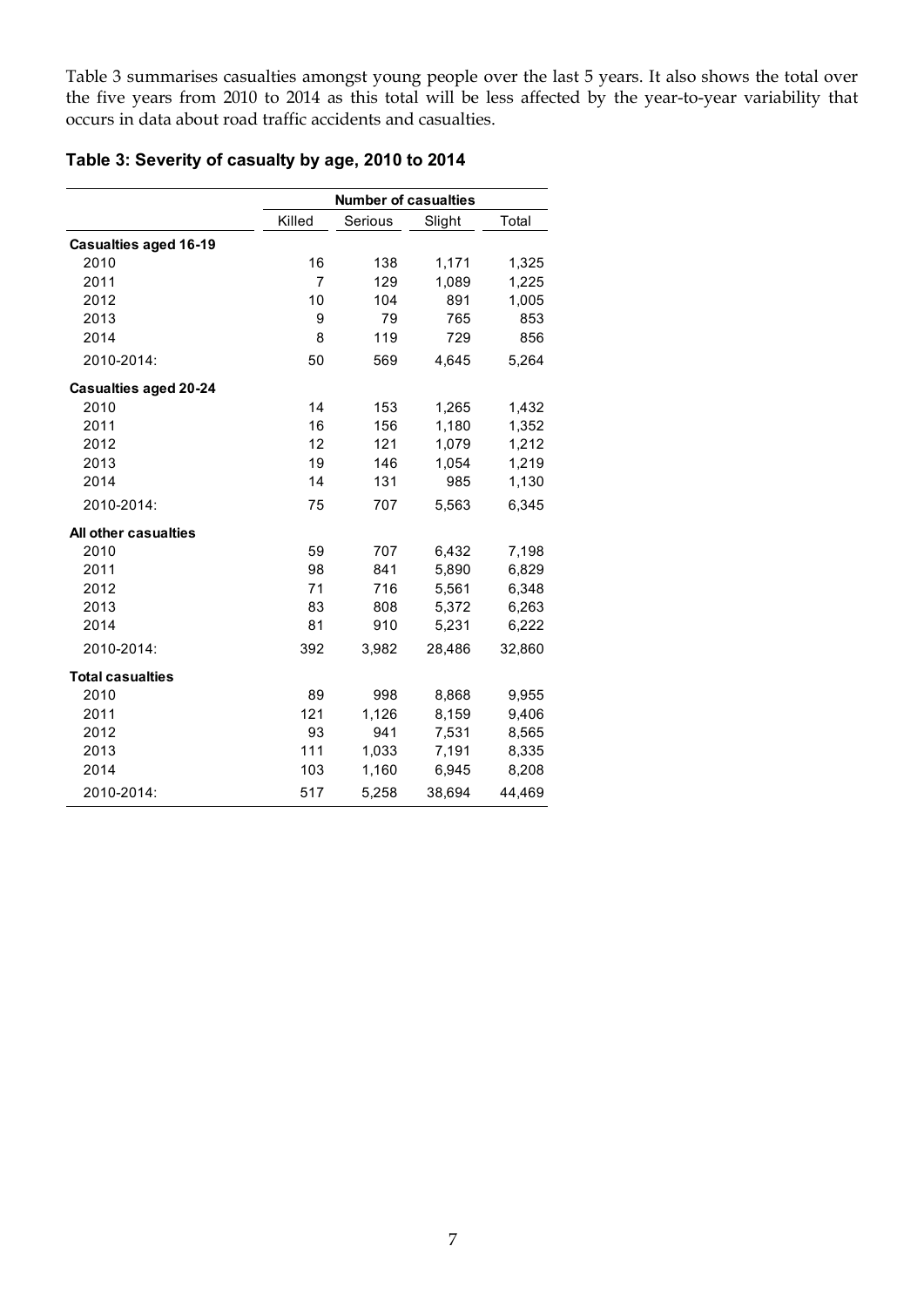#### **Drivers, passengers and pedestrians**

Young people's driving skills are an important factor in road accidents; in addition risks are higher for passengers in this age group. So the following section looks at broad casualty classes, that is amongst drivers/riders (of cars, motorcycles, pedal cycles and other vehicles), passengers and pedestrians.

Chart 5 shows recent trends: It shows the recent declines in the number of driver and passenger casualties, starting in 2008 for the 20 to 24 year old group and 2009 for the 16 to 19 year old group.







Table 4 summarises both KSI and total casualties by broad casualty class and age group; Chart 5 shows that the distribution across casualty classes (driver, passenger or pedestrian) is different for Young People (16-24) than for all other ages.

Young people comprise 35 per cent of passenger KSIs, as compared with 24 per cent of drivers and 16 percent of pedestrian KSIs.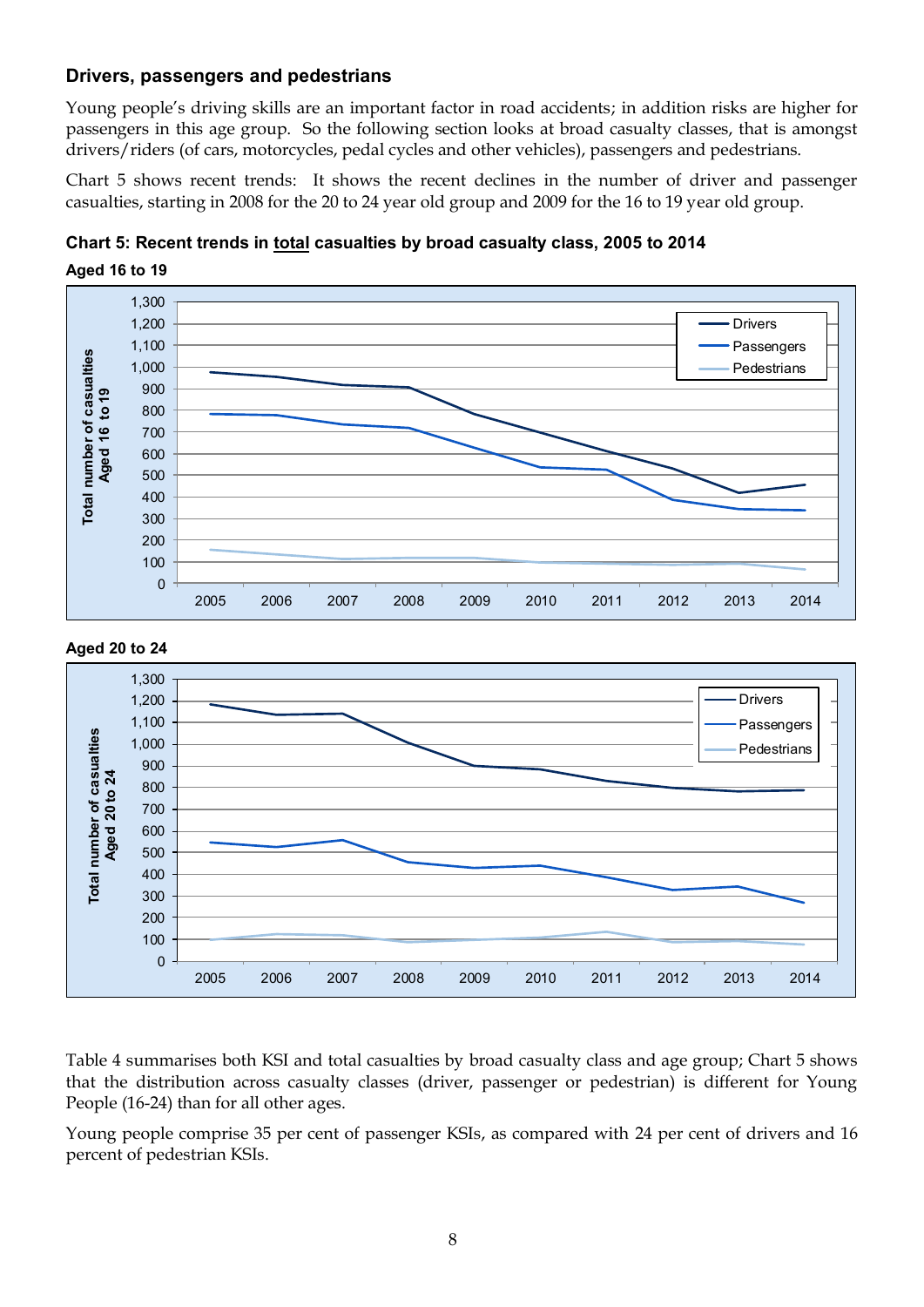|                                 |       |                       |                                   |             |        |                         |       | Number |
|---------------------------------|-------|-----------------------|-----------------------------------|-------------|--------|-------------------------|-------|--------|
|                                 |       | <b>KSI casualties</b> |                                   |             |        | <b>Total casualties</b> |       |        |
|                                 |       |                       | Driver Passenger Pedestrian Total |             | Driver | Passenger Pedestrian    |       | Total  |
| <b>Casualties aged 16-19</b>    |       |                       |                                   |             |        |                         |       |        |
| 2010                            | 88    | 43                    | 23                                | 154         | 694    | 537                     | 94    | 1,325  |
| 2011                            | 77    | 39                    | 20                                | 136         | 610    | 525                     | 90    | 1,225  |
| 2012                            | 69    | 33                    | 12                                | 114         | 531    | 386                     | 88    | 1,005  |
| 2013                            | 49    | 28                    | 11                                | 88          | 419    | 341                     | 93    | 853    |
| 2014                            | 70    | 42                    | 15                                | 127         | 457    | 335                     | 64    | 856    |
| Total 2010-2014                 | 353   | 185                   | 81                                | 619         | 2,711  | 2,124                   | 429   | 5,264  |
| <b>Casualties aged 20-24</b>    |       |                       |                                   |             |        |                         |       |        |
| 2010                            | 100   | 43                    | 24                                | 167         | 883    | 438                     | 111   | 1,432  |
| 2011                            | 101   | 44                    | 27                                | 172         | 832    | 386                     | 134   | 1,352  |
| 2012                            | 88    | 31                    | 14                                | 133         | 800    | 326                     | 86    | 1,212  |
| 2013                            | 109   | 36                    | 20                                | 165         | 781    | 346                     | 92    | 1,219  |
| 2014                            | 102   | 24                    | 19                                | 145         | 786    | 268                     | 76    | 1,130  |
| Total 2010-2014:                | 500   | 178                   | 104                               | 782         | 4,082  | 1,764                   | 499   | 6,345  |
| <b>Casualties of other ages</b> |       |                       |                                   |             |        |                         |       |        |
| 2010                            | 484   | 116                   | 166                               | 766         | 4,421  | 1,874                   | 903   | 7,198  |
| 2011                            | 564   | 161                   | 214                               | 939         | 4,088  | 1,811                   | 930   | 6,829  |
| 2012                            | 479   | 131                   | 177                               | 787         | 3,924  | 1,591                   | 833   | 6,348  |
| 2013                            | 539   | 123                   | 229                               | 891         | 3,914  | 1,482                   | 867   | 6,263  |
| 2014                            | 622   | 154                   | 215                               | 991         | 3,979  | 1,461                   | 782   | 6,222  |
| Total 2010-2014                 | 2,688 | 685                   |                                   | 1,001 4,374 | 20,326 | 8,219                   | 4,315 | 32,860 |
| All ages                        |       |                       |                                   |             |        |                         |       |        |
| 2010                            | 672   | 202                   |                                   | 213 1,087   | 5,998  | 2,849                   | 1,108 | 9,955  |
| 2011                            | 742   | 244                   |                                   | 261 1,247   | 5,530  | 2,722                   | 1,154 | 9,406  |
| 2012                            | 636   | 195                   |                                   | 203 1,034   | 5,255  | 2,303                   | 1,007 | 8,565  |
| 2013                            | 697   | 187                   |                                   | 260 1,144   | 5,114  | 2,169                   | 1,052 | 8,335  |
| 2014                            | 794   | 220                   |                                   | 249 1,263   | 5,222  | 2,064                   | 922   | 8,208  |
| Total 2010-2014                 | 3,541 | 1,048                 |                                   | 1,186 5,775 | 27,119 | 12,107                  | 5,243 | 44,469 |

#### **Table 4: Casualties for drivers, passengers and pedestrians, by age and severity, 2010-14**



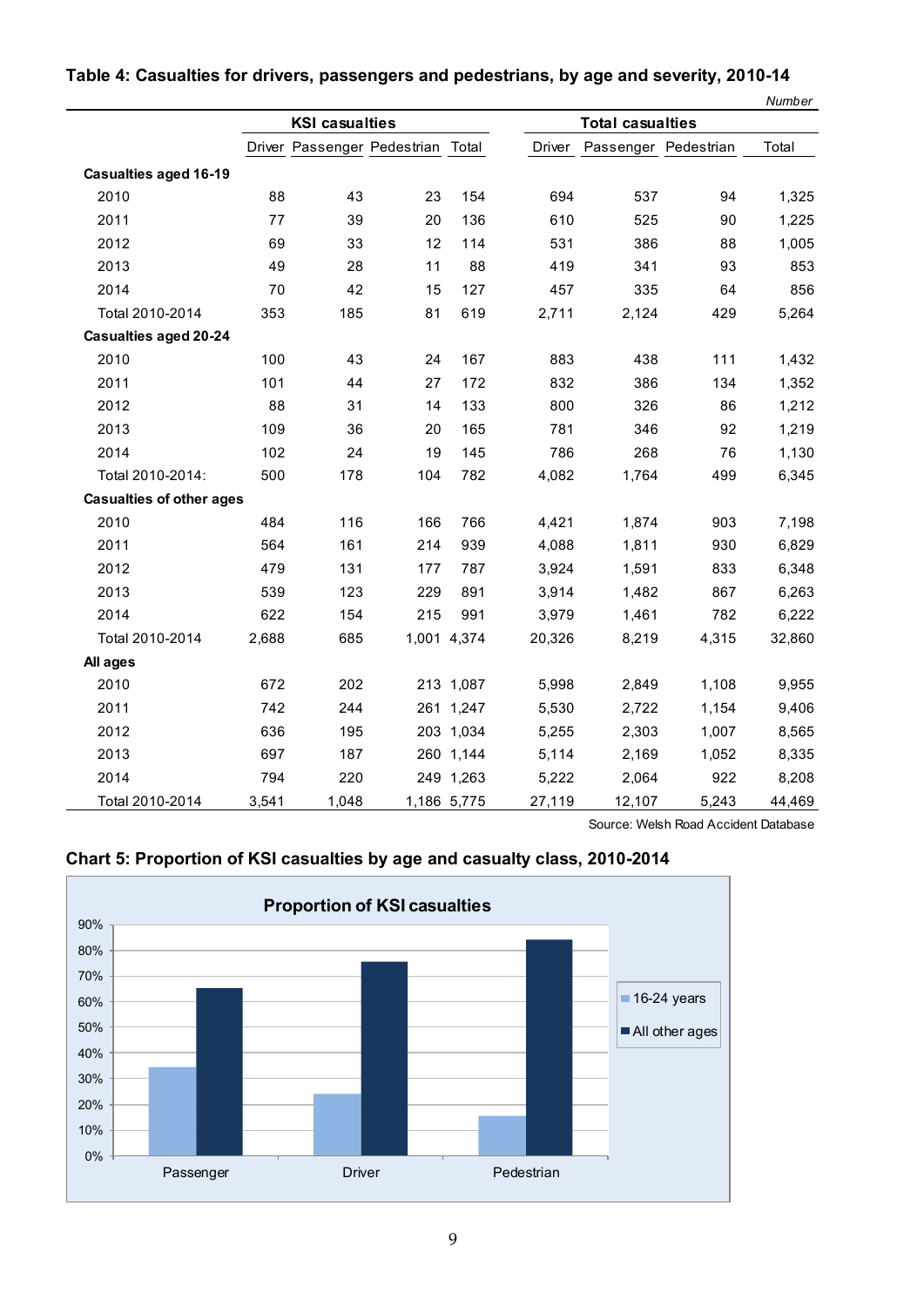## **Passenger casualties**

This section sets out the way that 16 to 24 year olds are over-represented amongst passenger casualties and hence how this age group are at relatively higher risk of becoming a passenger casualty than older age groups or children.

Young people aged 16 to 24 were 12 per cent of the population in 2014, but table 5 shows that over the 5 years, 2010 to 2014, people aged 16 to 24 accounted for around a third of all passenger casualties. They were at more risk of severe injury, as they accounted for 32 per cent of slight casualties, 34 per cent of serious casualties and 41 per cent of those killed; and 35 per cent of those killed or seriously injured (the tables shows that there is a lot of year to year variability in these figures).

Young people aged 16 to 19 were 4.9 per cent of the population in 2014 (compared with 7 per cent for 20 to 24 your olds); but the table shows that the numbers of 16 to 19 year olds injured is higher than the 20- 24 year olds; they accounted for 18 per cent of all passenger fatalities over the five year period.

|                                   |                |                             |        | Number |
|-----------------------------------|----------------|-----------------------------|--------|--------|
|                                   |                | <b>Number of casualties</b> |        |        |
|                                   | Killed         | Serious                     | Slight | Total  |
| Passenger casualties aged 16-19   |                |                             |        |        |
| 2010                              | 8              | 35                          | 494    | 537    |
| 2011                              | 1              | 38                          | 486    | 525    |
| 2012                              | 3              | 30                          | 353    | 386    |
| 2013                              | $\overline{2}$ | 26                          | 313    | 341    |
| 2014                              | $\overline{2}$ | 40                          | 293    | 335    |
| 2010-2014:                        | 16             | 169                         | 1,939  | 2,124  |
| Passenger casualties aged 20-24   |                |                             |        |        |
| 2010                              | 4              | 39                          | 395    | 438    |
| 2011                              | 4              | 40                          | 342    | 386    |
| 2012                              | 4              | 27                          | 295    | 326    |
| 2013                              | 6              | 30                          | 310    | 346    |
| 2014                              | 3              | 21                          | 244    | 268    |
| 2010-2014:                        | 21             | 157                         | 1,586  | 1,764  |
| All other passenger casualties    |                |                             |        |        |
| 2010                              | 6              | 110                         | 1,758  | 1,874  |
| 2011                              | 17             | 144                         | 1,650  | 1,811  |
| 2012                              | 10             | 121                         | 1,460  | 1,591  |
| 2013                              | 11             | 112                         | 1,359  | 1,482  |
| 2014                              | 10             | 144                         | 1,307  | 1,461  |
| 2010-2014:                        | 54             | 631                         | 7,534  | 8,219  |
| <b>Total passenger casualties</b> |                |                             |        |        |
| 2010                              | 18             | 184                         | 2,647  | 2,849  |
| 2011                              | 22             | 222                         | 2,478  | 2,722  |
| 2012                              | 17             | 178                         | 2,108  | 2,303  |
| 2013                              | 19             | 168                         | 1,982  | 2,169  |
| 2014                              | 15             | 205                         | 1,844  | 2,064  |
| 2010-2014:                        | 91             | 957                         | 11,059 | 12,107 |

#### **Table 5: Severity of passenger casualties by age of passenger, 2010 to 2014**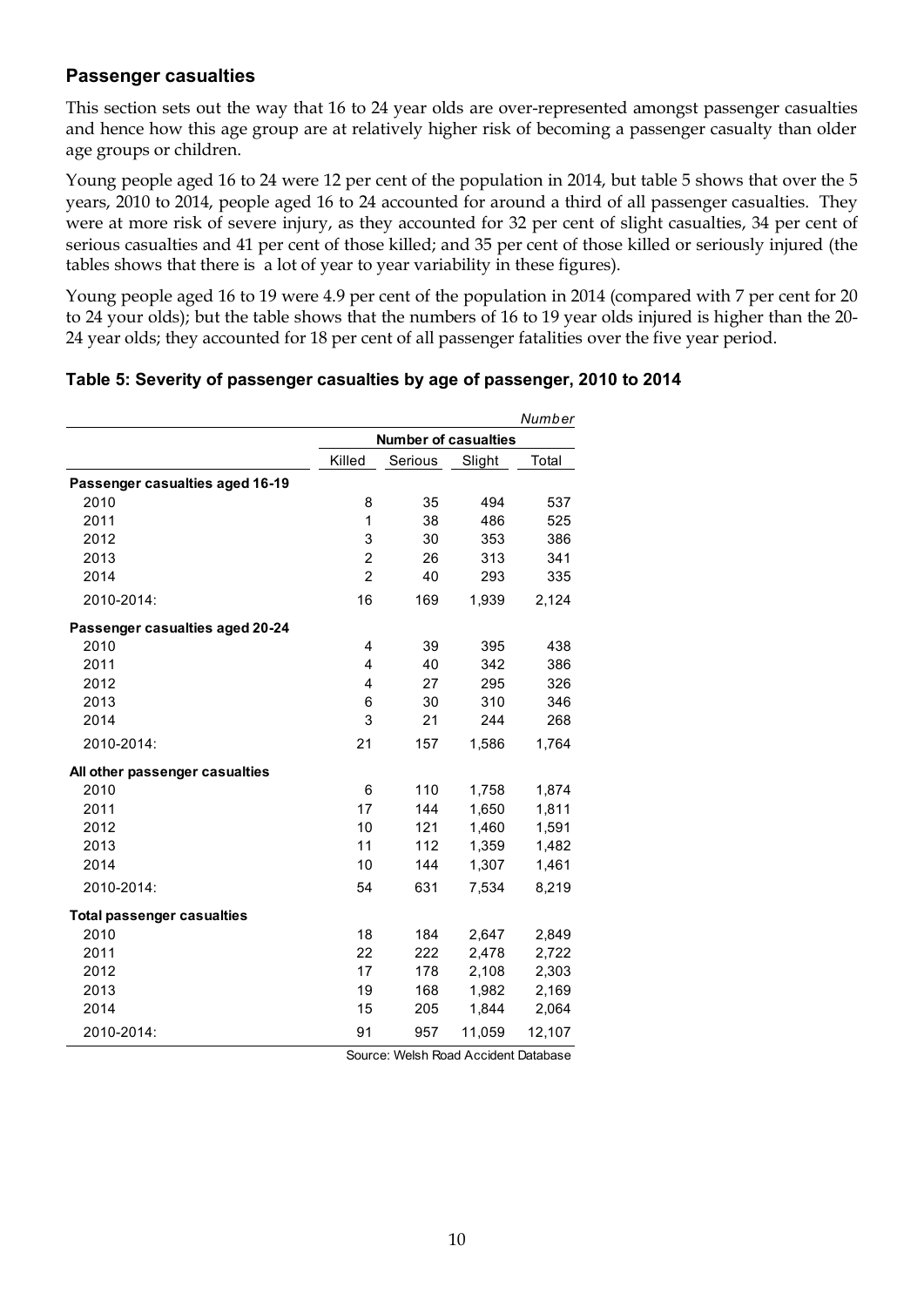Table 6 below shows the association between the age of the driver and the age of the passenger casualty. There is a close relationship between the age of the passenger casualty and the age of the driver. In summary, and again over the period 2010 to 2014:

- Nearly half (46 per cent) of passenger casualties aged 16 to 19 were in vehicles driven by drivers aged between 17 and 19. A further 20 per cent were in vehicle driven by drivers aged between 20 and 24. This means that only 34 per cent of these passengers casualties were in vehicles driven by older people.
- The results are slightly less stark for 20 to 24 year olds; 43 per cent of passenger casualties in this group were in vehicles driven by 20 to 24 year olds. A further 12 per cent were injured in vehicles driven by 17 to 19 year olds (and another 14 per cent by drivers aged 25 to 29).

|                                            |                |       |       |               |       |       |                |               | Number and per cent                  |
|--------------------------------------------|----------------|-------|-------|---------------|-------|-------|----------------|---------------|--------------------------------------|
|                                            |                |       |       | Age of driver |       |       |                |               | Total                                |
|                                            | $0 - 16$       | 17-19 | 20-24 | 25-29         | 30-39 | 40-49 | 50-59          | 60 or<br>over | all<br>ages (a)                      |
| Passenger casualties aged 16-19            |                |       |       |               |       |       |                |               |                                      |
| 2010                                       | 5              | 242   | 96    | 15            | 47    | 56    | 54             | 20            | 537                                  |
| 2011                                       | 3              | 265   | 93    | 22            | 39    | 52    | 32             | 14            | 525                                  |
| 2012                                       | 5              | 187   | 76    | 19            | 33    | 43    | 13             | 9             | 386                                  |
| 2013                                       | 1              | 137   | 88    | 21            | 33    | 35    | 18             | 7             | 341                                  |
| 2014                                       | $\overline{2}$ | 141   | 68    | 27            | 17    | 47    | 25             | 6             | 335                                  |
| 2010-2014: Proportion of total             |                |       |       |               |       |       |                |               |                                      |
| casualties (%)                             | 1              | 46    | 20    | 5             | 8     | 11    | $\overline{7}$ | 3             | 100                                  |
| Passenger casualties aged 20-24            |                |       |       |               |       |       |                |               |                                      |
| 2010                                       | 0              | 52    | 179   | 62            | 57    | 38    | 38             | 9             | 435                                  |
| 2011                                       | 1              | 47    | 175   | 56            | 39    | 38    | 19             | 8             | 383                                  |
| 2012                                       | 0              | 44    | 139   | 53            | 29    | 31    | 19             | 11            | 326                                  |
| 2013                                       | 0              | 41    | 148   | 36            | 34    | 49    | 22             | 9             | 346                                  |
| 2014                                       | 0              | 29    | 112   | 37            | 21    | 41    | 17             | 7             | 268                                  |
| 2010-2014: Proportion of total             |                |       |       |               |       |       |                |               |                                      |
| casualties (%)                             | 0              | 12    | 43    | 14            | 10    | 11    | 7              | 3             | 100                                  |
| (a) Total includes drivers of unknown age. |                |       |       |               |       |       |                |               | Source: Welsh Road Accident Database |
|                                            |                |       |       |               |       |       |                |               |                                      |

#### **Table 6: Total passenger casualties by age of passenger and age of driver, 2010 to 2014**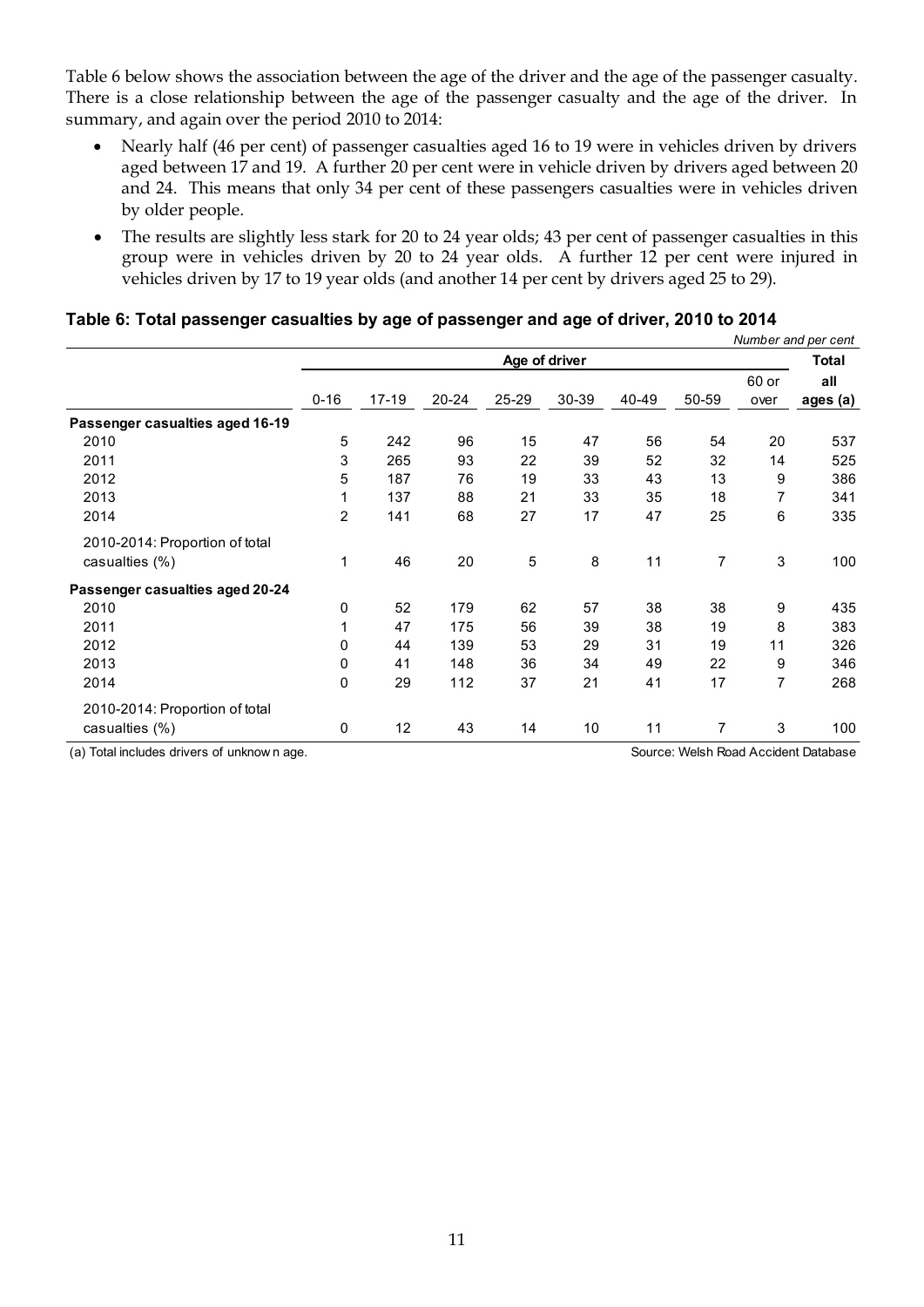## **Pedestrian Casualties**

This section sets out the way that 16 to 24 year olds are over-represented amongst pedestrian casualties and hence how this age group are at relatively higher risk of becoming a pedestrian casualty as compared with older age groups, at least up to the age of around 70; though they are at a lower risk as compared with children (aged 0-15).

Young people aged 16 to 24 were 12 per cent of the population in 2014, but table 7 shows that over the 5 years, 2010 to 2014 as a whole, they accounted for 18 per cent of pedestrian casualties. There was little difference in the outcomes by the severity of injury, as they accounted for a 18 per cent of slight casualties and 16 per cent of those killed or seriously injured (the tables shows that there can be a lot of year to year variability in these figures).

Young people aged 16 to 19 were 4.9 per cent of the population in 2014 (compared with 7 per cent for 20 to 24 year olds) but the table shows that the numbers of 16 to 19 year olds injured is very similar to that for the 20 to 24 year olds; suggesting a higher risk for the younger group.

|                                    |                  |                             |        | Number |
|------------------------------------|------------------|-----------------------------|--------|--------|
|                                    |                  | <b>Number of casualties</b> |        |        |
|                                    | Killed           | Serious                     | Slight | Total  |
| Pedestrian casualties aged 16-19   |                  |                             |        |        |
| 2010                               | $\boldsymbol{2}$ | 21                          | 71     | 94     |
| 2011                               | 0                | 20                          | 70     | 90     |
| 2012                               | 0                | 12                          | 76     | 88     |
| 2013                               | 3                | 8                           | 82     | 93     |
| 2014                               | $\mathbf{0}$     | 15                          | 49     | 64     |
| 2010-2014:                         | 5                | 76                          | 348    | 429    |
| Pedestrian casualties aged 20-24   |                  |                             |        |        |
| 2010                               | 5                | 19                          | 87     | 111    |
| 2011                               | 3                | 24                          | 107    | 134    |
| 2012                               | 1                | 13                          | 72     | 86     |
| 2013                               | 1                | 19                          | 72     | 92     |
| 2014                               | $\mathbf 0$      | 19                          | 57     | 76     |
| 2010-2014:                         | 10               | 94                          | 395    | 499    |
| All other pedestrian casualties    |                  |                             |        |        |
| 2010                               | 10               | 156                         | 737    | 903    |
| 2011                               | 21               | 193                         | 716    | 930    |
| 2012                               | 14               | 163                         | 656    | 833    |
| 2013                               | 23               | 206                         | 638    | 867    |
| 2014                               | 13               | 202                         | 567    | 782    |
| 2010-2014                          | 81               | 920                         | 3,314  | 4,315  |
| <b>Total pedestrian casualties</b> |                  |                             |        |        |
| 2010                               | 17               | 196                         | 895    | 1,108  |
| 2011                               | 24               | 237                         | 893    | 1,154  |
| 2012                               | 15               | 188                         | 804    | 1,007  |
| 2013                               | 27               | 233                         | 792    | 1,052  |
| 2014                               | 13               | 236                         | 673    | 922    |
| 2010-2014:                         | 96               | 1,090                       | 4,057  | 5,243  |

#### **Table 7: Severity of pedestrian casualties by age of casualty, 2010 to 2014**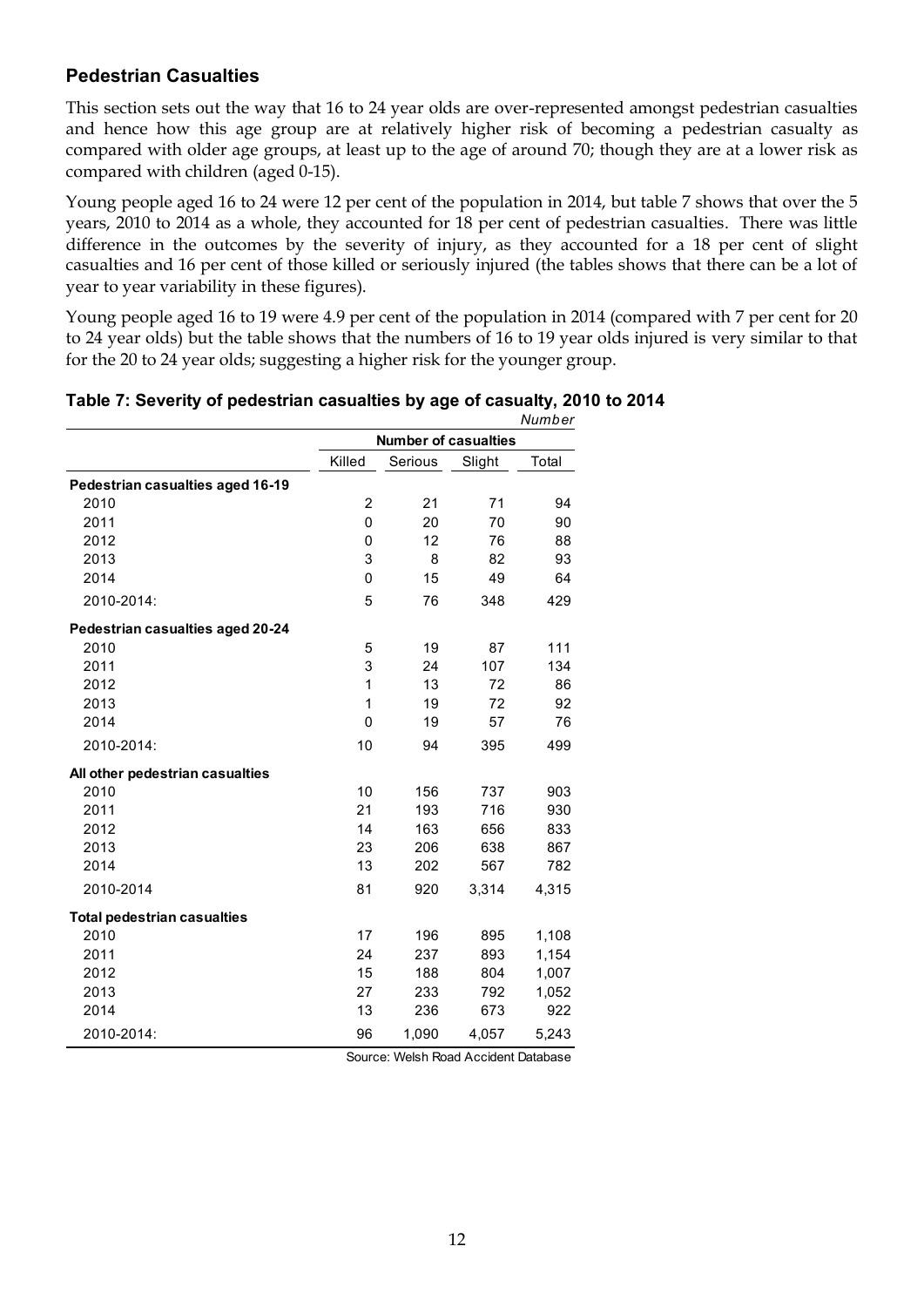## **Drivers' involvement in accidents**

## **Drivers aged 17 to 19**

In Great Britain, the minimum driving age for a car or van is 17 with the exception of a moped or restricted-power motorcycle which can be ridden at 16.

Between 2010 and 2014, young people aged 17 to 19 were:

- 4 per cent of the population (mid-2014 figures), but
- 7 per cent of all drivers (3,837) in accidents.
- Around 65 per cent (2,500) of those young drivers were casualties. Of these 28 were killed, 276 were seriously injured and 2,196 were slightly injured. 1,337 escaped without injury.

Looking at drivers by type of vehicle:

- 83 per cent of driver/riders aged 17-19 were car drivers. They accounted for 7 per cent of all car drivers involved in accidents over this time period.
- Within this age group, 12 per cent of drivers/riders were on a motorcycle. The 17 19 year old riders represented 14 per cent of all motorcyclists involved in accidents.
- 4 per cent of pedal cyclists involved in accidents were aged 17-19 years old.

## **Drivers aged 20 to 24**

Between 2010 and 2014, young people aged 20 to 24 were:

- 7 per cent of the population (mid-2014 figures), but
- 12 per cent (6,981) of all drivers in accidents were aged 20-24.
- Around 58 per cent (4,082) of those drivers were also casualties. Of these, 44 were killed, 456 were seriously injured and 3,582 were slightly injured. 2,899 escaped without injury.

Looking at drivers by type of vehicle:

- 85 per cent of driver/riders aged 20-24 were car drivers. They accounted for 13 per cent of all car drivers involved in accidents over this time period.
- Within this age group, 7 per cent of driver/riders were on a motorcycle. The 20 -24 year old riders represented 14 per cent of all motorcyclist involved in accidents.
- 9 per cent of pedal cyclists involved in accidents were aged 20-24 years old.

These figures are set out in more detail in Table 8.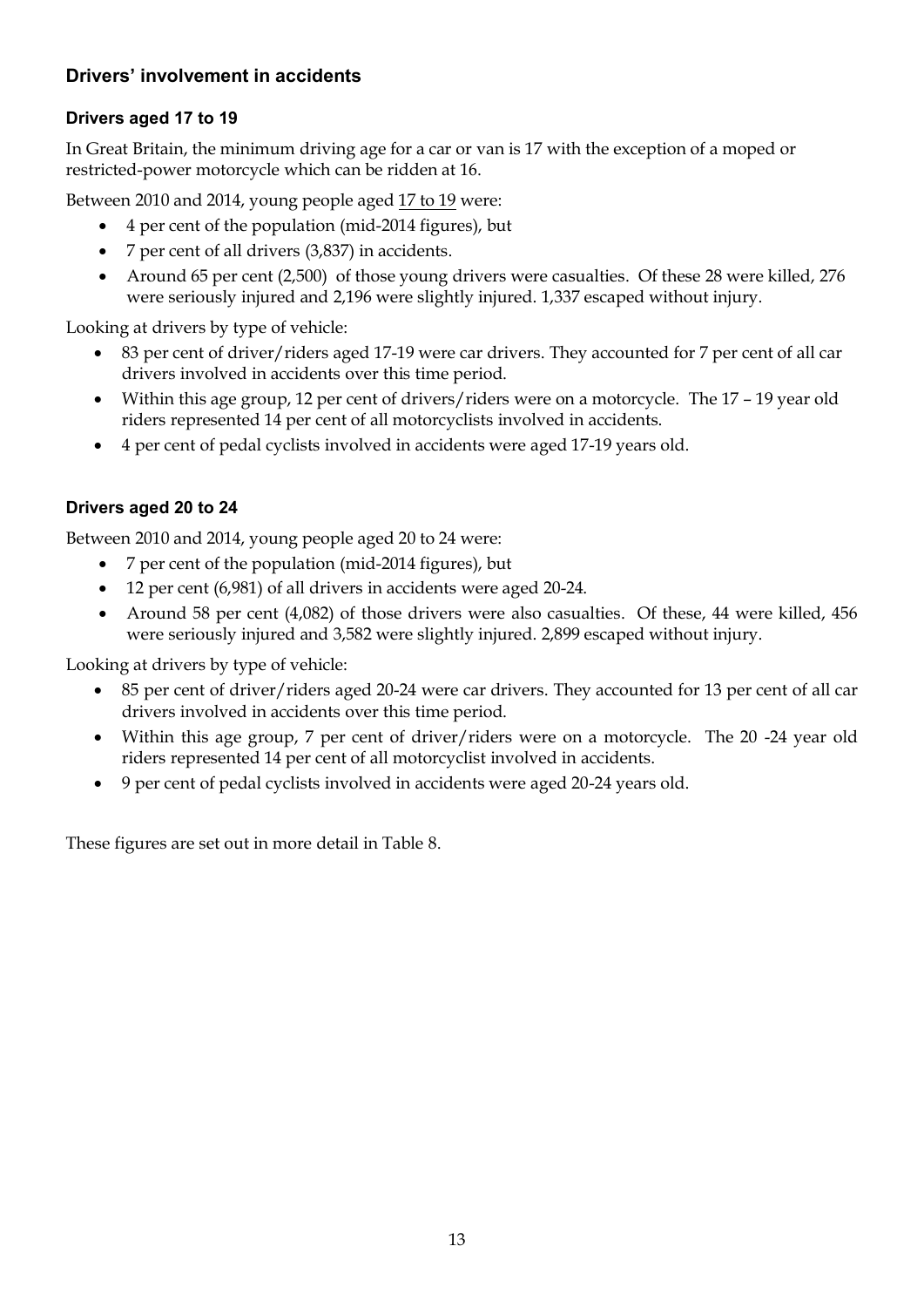|                      | Number of drivers involved in accidents |       |       |         |  |
|----------------------|-----------------------------------------|-------|-------|---------|--|
|                      | Car, taxi,                              | Motor | Pedal | Other   |  |
|                      | Minibus                                 | cycle | cycle | vehicle |  |
| Drivers aged 17-19   |                                         |       |       |         |  |
| 2010                 | 767                                     | 95    | 25    | 21      |  |
| 2011                 | 780                                     | 85    | 20    | 17      |  |
| 2012                 | 624                                     | 94    | 29    | 16      |  |
| 2013                 | 497                                     | 89    | 20    | 17      |  |
| 2014                 | 504                                     | 103   | 20    | 14      |  |
| 2010-2014:           | 3,172                                   | 466   | 114   | 85      |  |
| Drivers aged 20-24   |                                         |       |       |         |  |
| 2010                 | 1,330                                   | 88    | 44    | 77      |  |
| 2011                 | 1,287                                   | 72    | 54    | 83      |  |
| 2012                 | 1,164                                   | 102   | 50    | 76      |  |
| 2013                 | 1,070                                   | 111   | 43    | 47      |  |
| 2014                 | 1,062                                   | 115   | 48    | 58      |  |
| 2010-2014:           | 5,913                                   | 488   | 239   | 341     |  |
| All other drivers    |                                         |       |       |         |  |
| 2010                 | 8,113                                   | 476   | 388   | 1,148   |  |
| 2011                 | 7,438                                   | 476   | 467   | 1,090   |  |
| 2012                 | 6,822                                   | 452   | 411   | 958     |  |
| 2013                 | 6,896                                   | 505   | 441   | 915     |  |
| 2014                 | 6,689                                   | 549   | 512   | 1,004   |  |
| 2010-2014:           | 35,958                                  | 2,458 | 2,219 | 5,115   |  |
| <b>Total drivers</b> |                                         |       |       |         |  |
| 2010                 | 10,210                                  | 659   | 457   | 1,246   |  |
| 2011                 | 9,505                                   | 633   | 541   | 1,190   |  |
| 2012                 | 8,610                                   | 648   | 490   | 1,050   |  |
| 2013                 | 8,463                                   | 705   | 504   | 979     |  |
| 2014                 | 8,255                                   | 767   | 580   | 1,076   |  |
| 2010-2014:           | 45,043                                  | 3,412 | 2,572 | 5,541   |  |

# **Table 8: Involvement of drivers in accidents, by age, 2010 to 2014**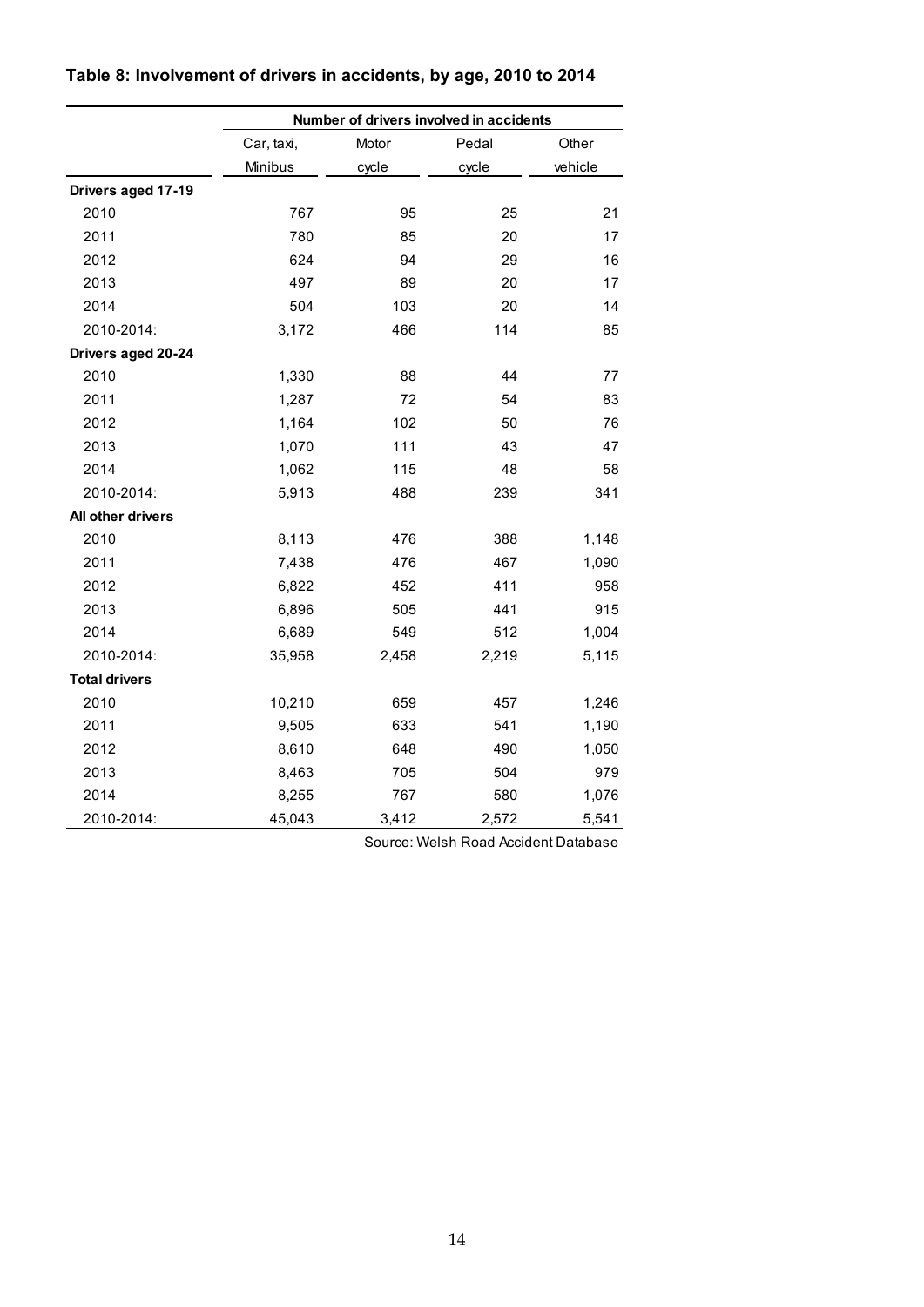## **Types of accidents**

Previous work has shown that young drivers are more likely to be involved in single vehicle accidents and in accidents late in the evening.

#### Single vehicle accidents

For drivers aged 17 to 19; and between 2010 and 2014, young people aged 17 to 19 were:

- 4 per cent of the population (mid-2014 figures), but
- 14 per cent of all drivers injured in single vehicle accidents

For drivers aged 20 to 24; and between 2010 and 2014, young people aged 20 to 24 were:

- 7 per cent of the population (mid-2012 figures), but
- 15 per cent of all drivers injured in single vehicle accidents

Table 9 shows the impact of single vehicle accidents on the casualties for everyone in the vehicles involved. It shows that casualties aged 16 to 19 represented 16 per cent of people injured in single vehicle accidents (regardless of the age of the driver); casualties aged 20 to 24 represented 15 per cent of all the people injured in single vehicle accidents.

#### **Table 9: Casualties arising from single vehicle accidents, by severity and age, 2010-2014**

|                              |                                     |         |        | Number |  |  |
|------------------------------|-------------------------------------|---------|--------|--------|--|--|
|                              | <b>Number of casualties arising</b> |         |        |        |  |  |
|                              | from single vehicle accidents       |         |        |        |  |  |
|                              | Killed                              | Serious | Slight | Total  |  |  |
| <b>Casualties aged 16-19</b> |                                     |         |        |        |  |  |
| 2010                         | 11                                  | 83      | 390    | 484    |  |  |
| 2011                         | 4                                   | 53      | 345    | 402    |  |  |
| 2012                         | 6                                   | 41      | 317    | 364    |  |  |
| 2013                         | 5                                   | 30      | 279    | 314    |  |  |
| 2014                         | 3                                   | 65      | 294    | 362    |  |  |
| 2010-2014:                   | 29                                  | 272     | 1,625  | 1,926  |  |  |
| <b>Casualties aged 20-24</b> |                                     |         |        |        |  |  |
| 2010                         | 9                                   | 82      | 342    | 433    |  |  |
| 2011                         | 7                                   | 69      | 303    | 379    |  |  |
| 2012                         | 6                                   | 48      | 304    | 358    |  |  |
| 2013                         | 8                                   | 73      | 304    | 382    |  |  |
| 2014                         | 6                                   | 58      | 289    | 353    |  |  |
| 2010-2014:                   | 36                                  | 330     | 1,542  | 1,905  |  |  |
| All other casualties         |                                     |         |        |        |  |  |
| 2010                         | 22                                  | 297     | 1,438  | 1,757  |  |  |
| 2011                         | 34                                  | 341     | 1,346  | 1,721  |  |  |
| 2012                         | 27                                  | 301     | 1,269  | 1,597  |  |  |
| 2013                         | 41                                  | 364     | 1,340  | 1,748  |  |  |
| 2014                         | 29                                  | 391     | 1,245  | 1,665  |  |  |
| 2010-2014:                   | 153                                 | 1,694   | 6,638  | 8,488  |  |  |
| <b>Total casualties</b>      |                                     |         |        |        |  |  |
| 2010                         | 42                                  | 462     | 2,170  | 2,674  |  |  |
| 2011                         | 45                                  | 463     | 1,994  | 2,502  |  |  |
| 2012                         | 39                                  | 390     | 1,890  | 2,319  |  |  |
| 2013                         | 54                                  | 467     | 1,923  | 2,444  |  |  |
| 2014                         | 38                                  | 514     | 1,828  | 2,380  |  |  |
| 2010-2014:                   | 218                                 | 2,296   | 9,805  | 12,319 |  |  |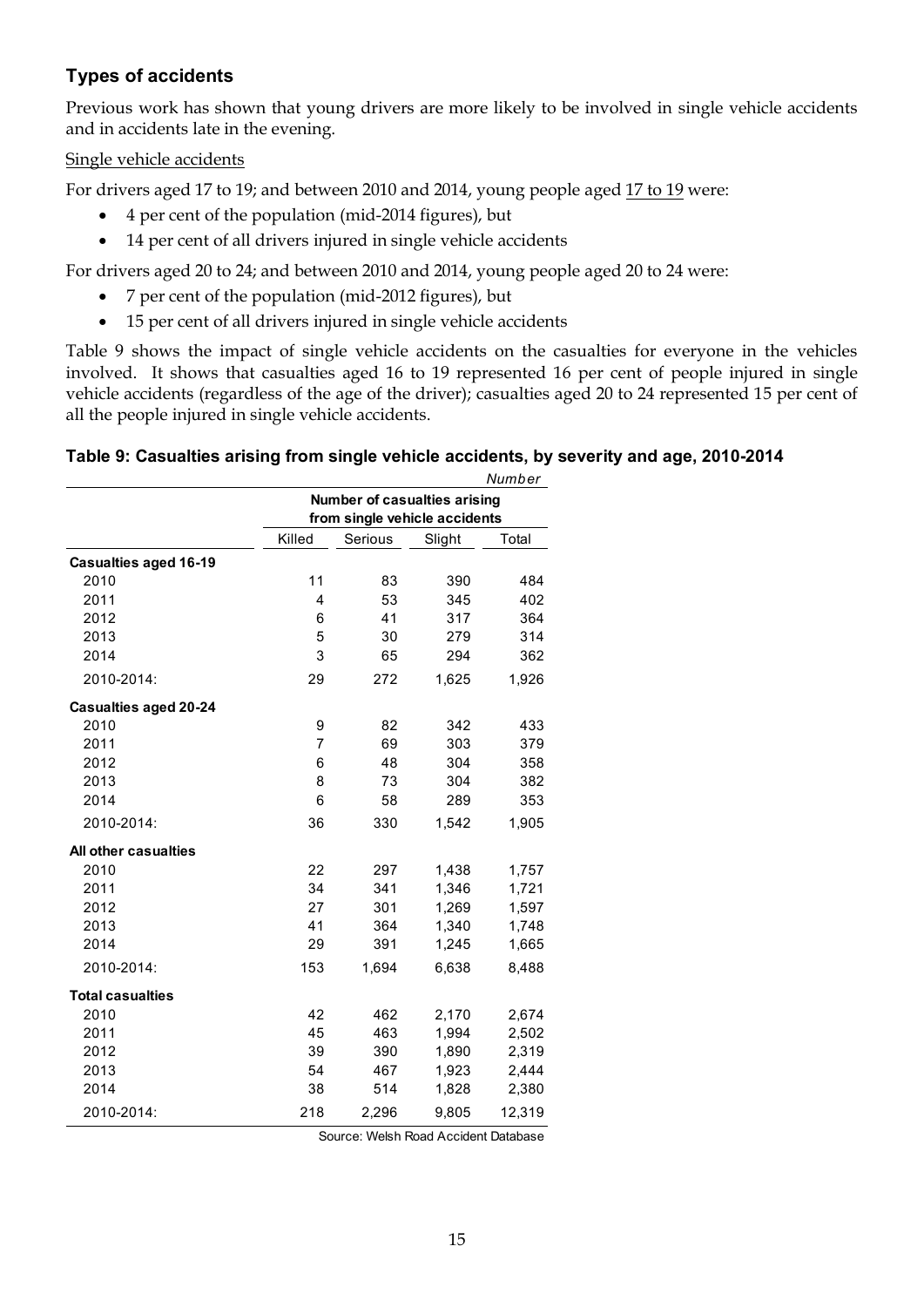## Accidents by time of year and day

For drivers aged 17 to 19; between 2010 and 2014 there was:

- A fairly even spread of 17-19 drivers involved in accidents across the year, with slightly more occurring in the second quarter (27 per cent) and third quarter (27 per cent) followed by the fourth quarter (24 per cent) and first quarter (22 per cent).
- Around three quarters of drivers aged 17-19 are involved in accident which occurs between Midday and 23:59. Between midnight and 05:59 they accounted for 8 percent of all drivers involved in accidents and 33 per cent between 18:00 and 23:59.

For drivers aged 20 to 24; between 2010 and 2014, there was:

- A fairly even spread of 20-24 drivers involved in accidents across the year, with slightly more occurring in the second half the year.
- Around 7 out of 10 drivers aged 20-24 are involved in accidents which occurs between Midday and 23:59. Between midnight and 05:59 they accounted for 6 percent of all drivers involved in accidents and 27 per cent between 18:00 and 23:59.

Table 10 shows the impact of time of day on the casualties for all casualties. It shows that over the last five years, young people (16 – 24 years old) were half the casualties that took place between midnight and 6:00am; 20 per cent of casualties that took place between 6:00am and noon; 21 per cent of casualties that took place between noon and 6pm and 37 per cent of casualties between 6pm and midnight.

## **Table 10: Total casualties by age and time of day, 2010 to 2014**

|                              |                             |          |          | Number   |
|------------------------------|-----------------------------|----------|----------|----------|
|                              | <b>Number of casualties</b> |          |          |          |
|                              | $0:00$ to                   | 06:00 to | 12:00 to | 18:00 to |
|                              | 05:59                       | 11:59    | 17:59    | 23:59    |
| Casualties aged 16-19        |                             |          |          |          |
| 2010                         | 160                         | 213      | 486      | 466      |
| 2011                         | 121                         | 187      | 460      | 457      |
| 2012                         | 97                          | 172      | 409      | 327      |
| 2013                         | 85                          | 170      | 318      | 280      |
| 2014                         | 95                          | 151      | 317      | 293      |
| 2010-2014:                   | 558                         | 893      | 1,990    | 1,823    |
| <b>Casualties aged 20-24</b> |                             |          |          |          |
| 2010                         | 153                         | 321      | 525      | 433      |
| 2011                         | 168                         | 291      | 510      | 383      |
| 2012                         | 139                         | 284      | 465      | 324      |
| 2013                         | 126                         | 280      | 437      | 376      |
| 2014                         | 94                          | 277      | 410      | 349      |
| 2010-2014:                   | 680                         | 1,453    | 2,347    | 1,865    |
| All other casualties         |                             |          |          |          |
| 2010                         | 273                         | 2,037    | 3,507    | 1,381    |
| 2011                         | 244                         | 1,918    | 3,340    | 1,327    |
| 2012                         | 254                         | 1,719    | 3,144    | 1,231    |
| 2013                         | 240                         | 1,830    | 2,962    | 1,231    |
| 2014                         | 257                         | 1,722    | 3,085    | 1,158    |
| 2010-2014:                   | 1,268                       | 9,226    | 16,038   | 6,328    |
| <b>Total casualties</b>      |                             |          |          |          |
| 2010                         | 586                         | 2,571    | 4,518    | 2,280    |
| 2011                         | 533                         | 2,396    | 4,310    | 2,167    |
| 2012                         | 490                         | 2,175    | 4,018    | 1,882    |
| 2013                         | 451                         | 2,280    | 3,717    | 1,887    |
| 2014                         | 446                         | 2,150    | 3,812    | 1,800    |
| 2010-2014:                   | 2,506                       | 11,572   | 20,375   | 10,016   |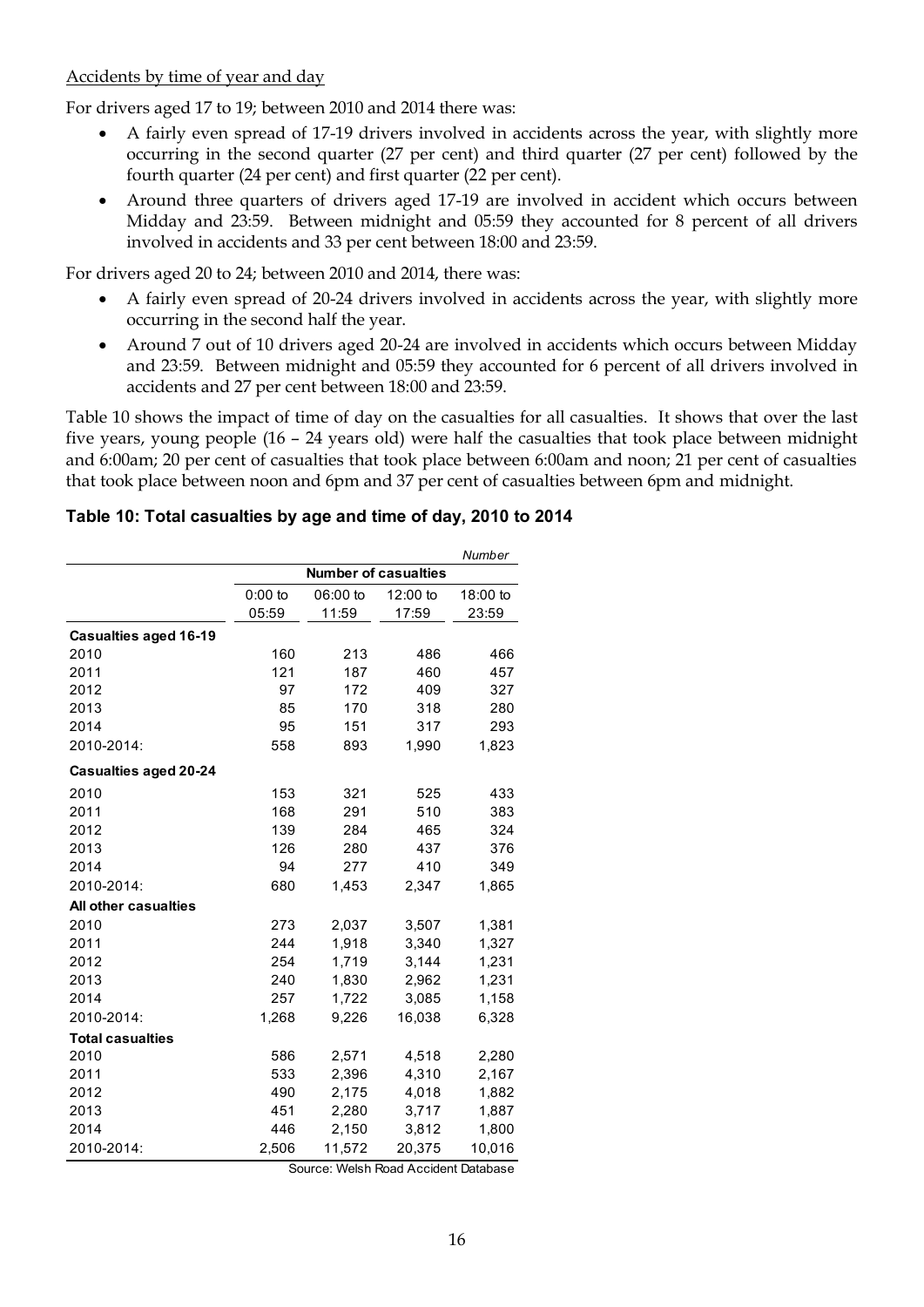## **Key quality information:**

Source: Police reported road casualties in Wales

- Status: National Statistics
- Description: The statistics refer to casualties resulting from personal injury accidents on public roads reported to the police and forwarded to the Welsh Government. The police compile statistical data about road traffic accidents and casualties (called Stats19 data) for the Welsh Government and the Department for Transport (DfT). This follows police attendance at accidents that involve any personal injury, together with members of the public reporting personal injury accidents directly to the police. The figures are based on information available to the Government 14 weeks after the end of the latest quarter.

A casualty is defined as, a person killed or injured in an accident. One accident may give rise to several casualties. Casualties are subdivided into killed, seriously injured and slightly injured categories. Casualties reported as killed include only those cases where death occurs in less than 30 days as a result of the accident. They do not include those who died as a result of natural causes (e.g. heart attack) rather than as a result of the accident, nor do they include confirmed suicides.

Uses of data There are a variety of organisations that use the Welsh road traffic accident and casualty data. The Welsh Government uses road traffic collision and casualty data to help set road safety policy. It is also used for performance indicators, both for the Welsh Government's Transport Strategy and for some Health Performance indicators. They are also component indicators in the Welsh Government's Child Poverty and Sustainable Development indicators.

> Other users include Highway Authorities, covering the Welsh Government, which is responsible for the motorway and trunk road network, and local authorities, which are responsible for other roads in Wales. Other bodies involved in road safety include the Safety Camera Partnership, Trunk Road Agents, and Police & Community Safety Partnerships.

Quality: The figures shown may change in future if there are late amendments. Similarly, the figures for earlier years may differ from those previously published. The figures cover only road accidents reported to the police and involving personal injury.

> There is some possibility of under-reporting and under-recording as well as for the misclassification of accidents though these are minimised by local authorities and the Welsh Government conducting a number of data validations. For example, Welsh Government data analysts may query the location of an accident with a police force when the grid reference of an accident is in a different local authority to the one specified in the data return. These issues are discussed in more detail in a Statistical Article 'Quality Report for Welsh Road Casualties'.

> This data is obtained from administrative sources and thus may be affected by changes in procedures within those systems.

> This article also summarises the sources and methods used to compile the road accident and casualty figures for Wales. It also reviews the quality of the resulting figures in terms of the six dimensions of statistical quality of the European Statistical System. The aim is to provide background information about road casualty statistics for Wales in a single document for all users of the published statistics. It is available from the following link:

<http://gov.wales/statistics-and-research/police-recorded-road-casualties/quality-report>